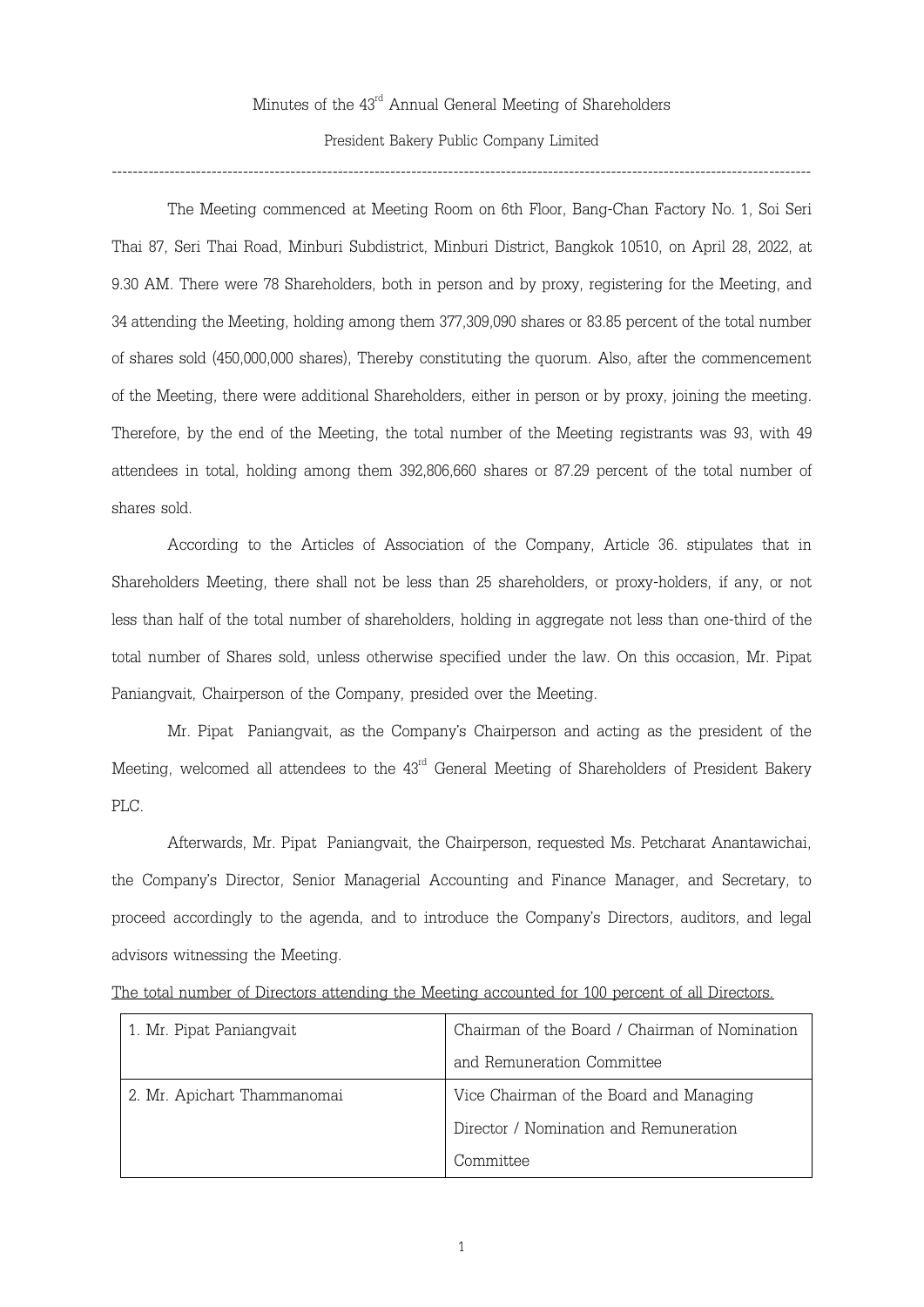| 3. Mr. Apisate Thammanomai         | Deputy Managing Director / Corporate           |  |  |
|------------------------------------|------------------------------------------------|--|--|
|                                    | Governance and Risk Management Committee       |  |  |
| 4. Mr. Vichai Kulsomphob           | Director                                       |  |  |
| 5. Miss Petcharat Anantawichai     | Director and Senior Management Accounting      |  |  |
|                                    | Department and Finance / Corporate Governance  |  |  |
|                                    | and Risk Management Committee / Company        |  |  |
|                                    | Secretary                                      |  |  |
| 6. Miss Panida Prayottaweekij      | Assistant Managing Director / Corporate        |  |  |
|                                    | Governance and Risk Management Committee       |  |  |
| 7. Dr. Pojjanee Paniangvait        | Director/ Governance                           |  |  |
|                                    | and Risk Management Committee                  |  |  |
| 8. Mr. Pun Paniangvait             | Director                                       |  |  |
| 9. Miss Saipin Kittipornpimol      | Assistant Managing Director/ Governance        |  |  |
|                                    | and Risk Management Committee                  |  |  |
| 10. Miss Ubolluck Luevoravinyu     | Assistant Managing Director/ Governance        |  |  |
|                                    | and Risk Management Committee                  |  |  |
| 11. Prof. Dr. Teravuti Boonyasopon | Chairman of Independent Director / Chairman of |  |  |
|                                    | Audit committee                                |  |  |
| 12. Mr. Wattanachai Chotechutrakul | Independent Director / Audit Committee         |  |  |
|                                    | /Nomination and Remuneration Committee         |  |  |
| 13. Prof. Dr. Piyamitr Sritara     | Independent Director                           |  |  |
|                                    | Independent Director / Audit Committee /       |  |  |
| 14. Mr. Thanapich Mulapruk         | Chairman of Corporate Governance and Risk      |  |  |
|                                    | Management Committee                           |  |  |
| 15. Mrs. Aimon Pathumarak          | Independent Director and Audit Committee /     |  |  |
|                                    | Corporate Governance and Risk Management       |  |  |
|                                    | Committee                                      |  |  |

## **Director's Advisor**

Mrs. Malee Tangjaisanong Mrs. Advisor to the Board and

Assistant Managing Director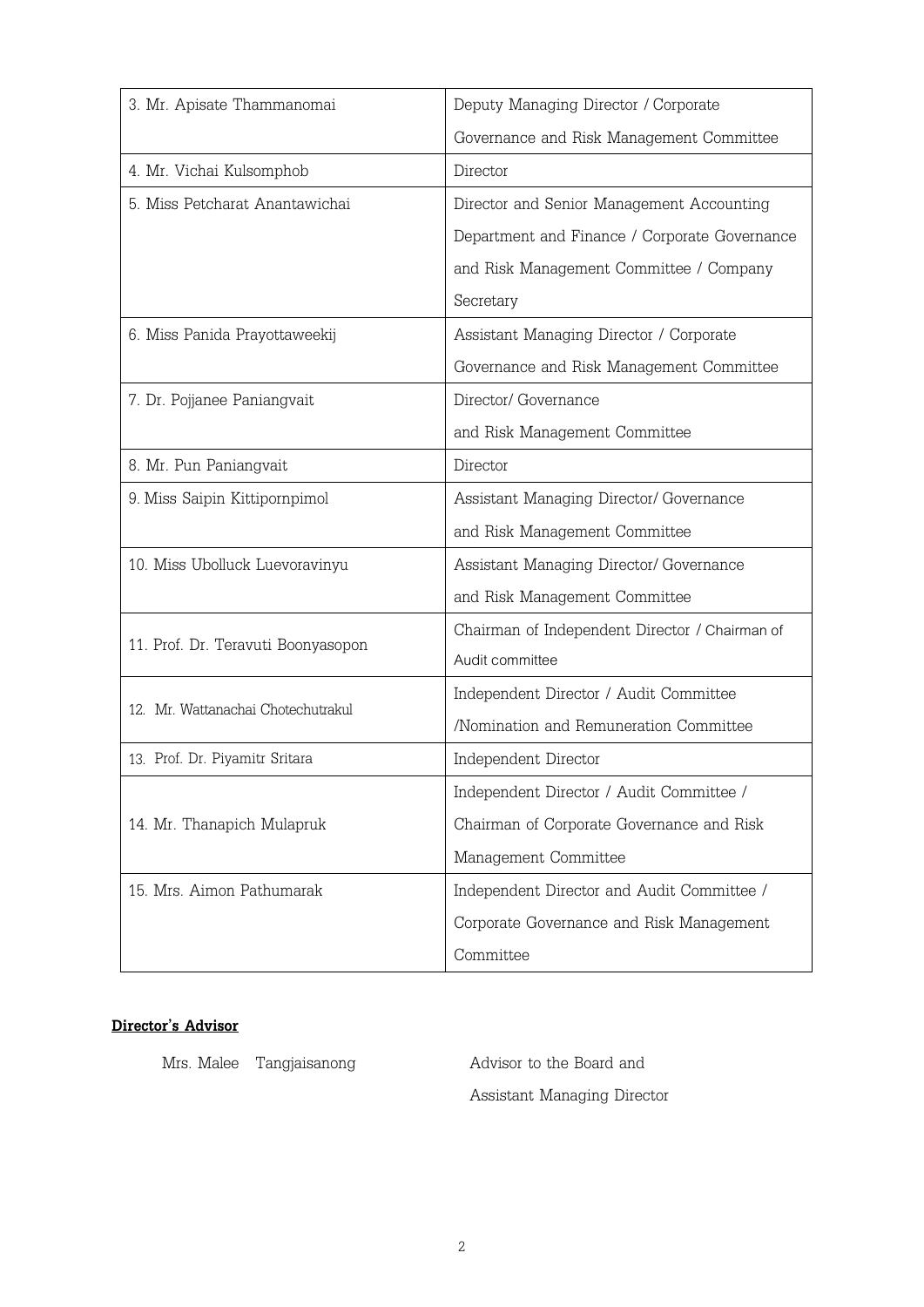#### **Company's Executive Attending the Meeting**

| Mrs. On-Anong Songserm        | Human Resources Department Executive               |
|-------------------------------|----------------------------------------------------|
| Miss Jirawan Komolcharoensiri | Management Accounting Department Manager           |
| Mr. Pattira Somsanoh          | Department Manager Sales                           |
| Mr. Sakda Laiprasert          | Assistant Department and Acting Department Manager |
|                               | IT Department                                      |

Also, the Company had assigned the following Inspectors among auditors and legal advisors to monitor the Meeting to ensure transparency and compliance with the relevant laws and regulations;

### **Representative of Auditors from EY Co., Ltd.**

Ms. Siriwan Nitdumrong, With Certified Public Accountant No. 5906

#### **Representative of Legal Advisors** witnessing the vote counting.

Miss Worarat Kijlerdbunjong

Prior to proceeding with the Meeting in accordance with the agenda, Ms. Petcharat Anantawichai informed the Meeting that considering the COVID-19 situation, in order to minimize the risk of Coronavirus transmission, the Company had arranged the seats with suitable distances from one another accordingly to the official recommendation from the Thai Government. Also, no microphone was to be used during the Meeting. Instead, in order to ask the Directors any questions, the Meeting attendees were requested to write down the questions and pass them to the Meeting's staff. And regarding the invitation to propose additional agenda and/or nominate candidates to be elected as Directors from December 1, 2021 to December 30, 2021, no proposal or nomination was made by the Shareholders.

Afterwards, Ms. Petcharat Anantawichai reiterated the procedures for vote casting described in the Company's Articles of Association, Article 43, which stipulates that "in casting votes in the Shareholders' Meeting, each shareholder shall be entitled to one (1) vote per one (1) share." And vote casting must be done openly where a shareholder might vote 'approve', 'disapprove' or 'abstain' for each agenda item. Vote counting should be done by collecting the 'disapprove', 'abstain', and 'void' ballots only, then subtract the number of collected ballots from the number of total ballots. Thereupon,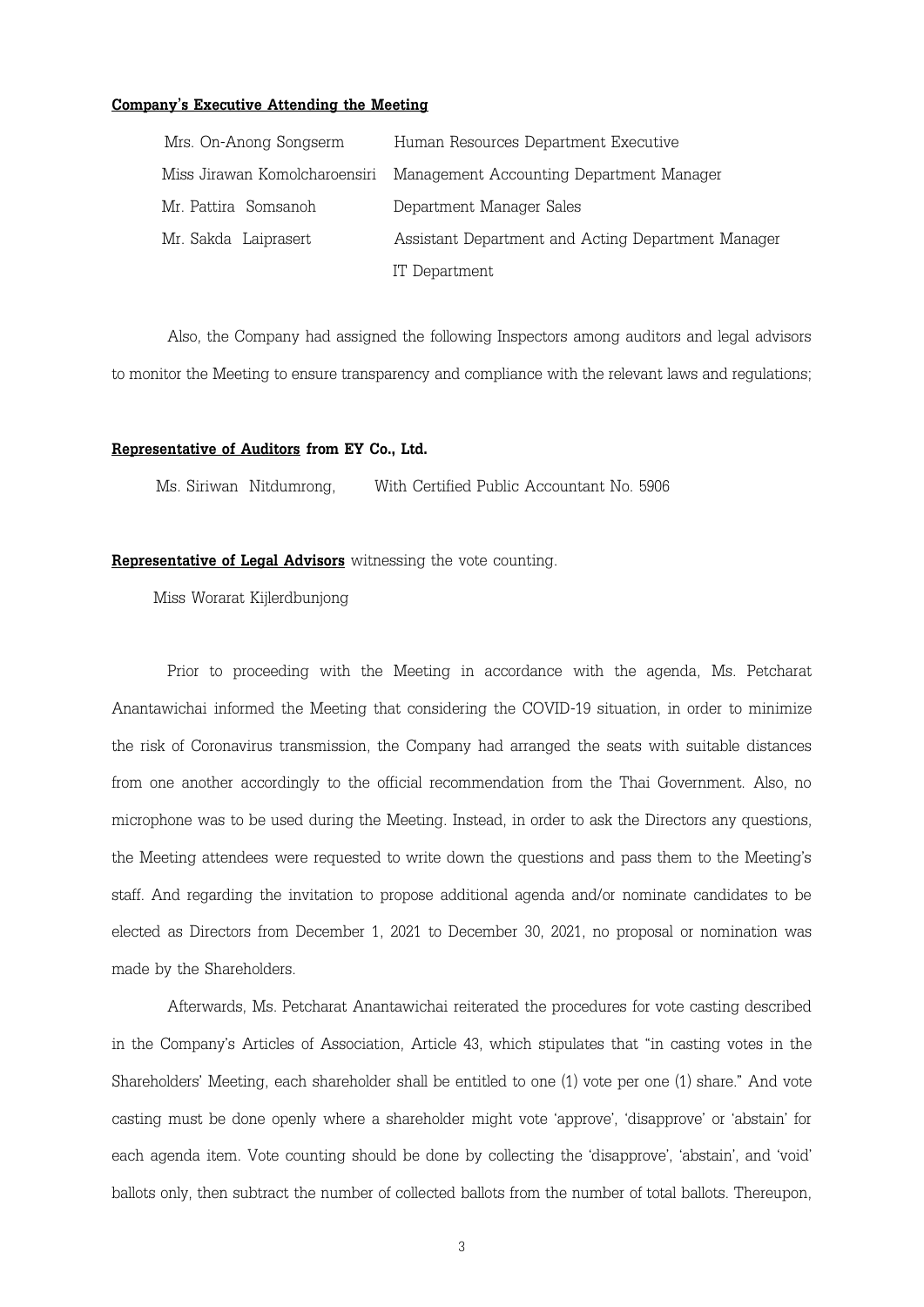the result shall be deemed the number of 'approve' votes. To ensure the order of the vote counting, any Shareholders voting 'disapprove' or abstain were requested to express their opinions by writing on their voting ballots provided at the registration point, and to raise their hands to signal for the Meeting staff to collect their ballots. Then, each vote result for each agenda item should be shown on the monitor provided. The Company should inform the Meeting of the following;

- 1. any additional attendee joining the Meeting,
- 2. any voter casting 'disapprove' vote or 'abstain',
- 3. the number of void ballots.

As Shareholders eligible for voting, the Company's Directors intended to vote 'approve' for all agenda items. In a case where any Director must act as a Proxy for any Shareholder, their vote by proxy must be made based on the voting objective indicated in the Shareholder's Proxy Form. In any case where a Shareholder, either in person or by proxy, registered to attend the Meeting after the Meeting was opened, such Shareholder should be eligible to vote for the remaining agenda only. Also, the voting by such additional Shareholders or proxy holders should be considered a quorum of the Meeting for the remaining agenda only, and would be reported in the minutes of the Meeting. To ensure order and transparency of the vote counting, The Company implemented a Barcode vote counting system, where all attending Shareholders might see vote results of agenda items on the monitor simultaneously. The voting for each agenda item should be performed as follows;

1. For all agenda, Attendees voting 'disapprove' or 'abstain' were requested to raise their hands to signal for the Meeting staff to collect their ballots. They were also requested to write their opinions and signatures on the voting ballots provided at the registration point.

2. For the election of Directors, all Shareholders had received voting ballots at the registration point. And the election of Directors should be done individually by discussing one candidate at a time. Any Shareholders voting 'disapprove' or 'abstain', for any candidate were requested to raise their hands to signal for the Meeting staff to collect their ballots. They were also requested to write their opinions and signatures on the voting ballots. Afterwards, the Meeting staff should collect all remaining ballots from all Shareholders by the end of such agenda item voting.

The Meeting then proceeded accordingly to the Meeting Agenda specified in the Meeting Invitation previously sent to the Shareholders.

(Before passing to the Agenda 1, there were 7 additional Shareholders, either in person or by proxy, joining the Meeting, holding among them 13,449,170 shares. Therefore, the total number of

4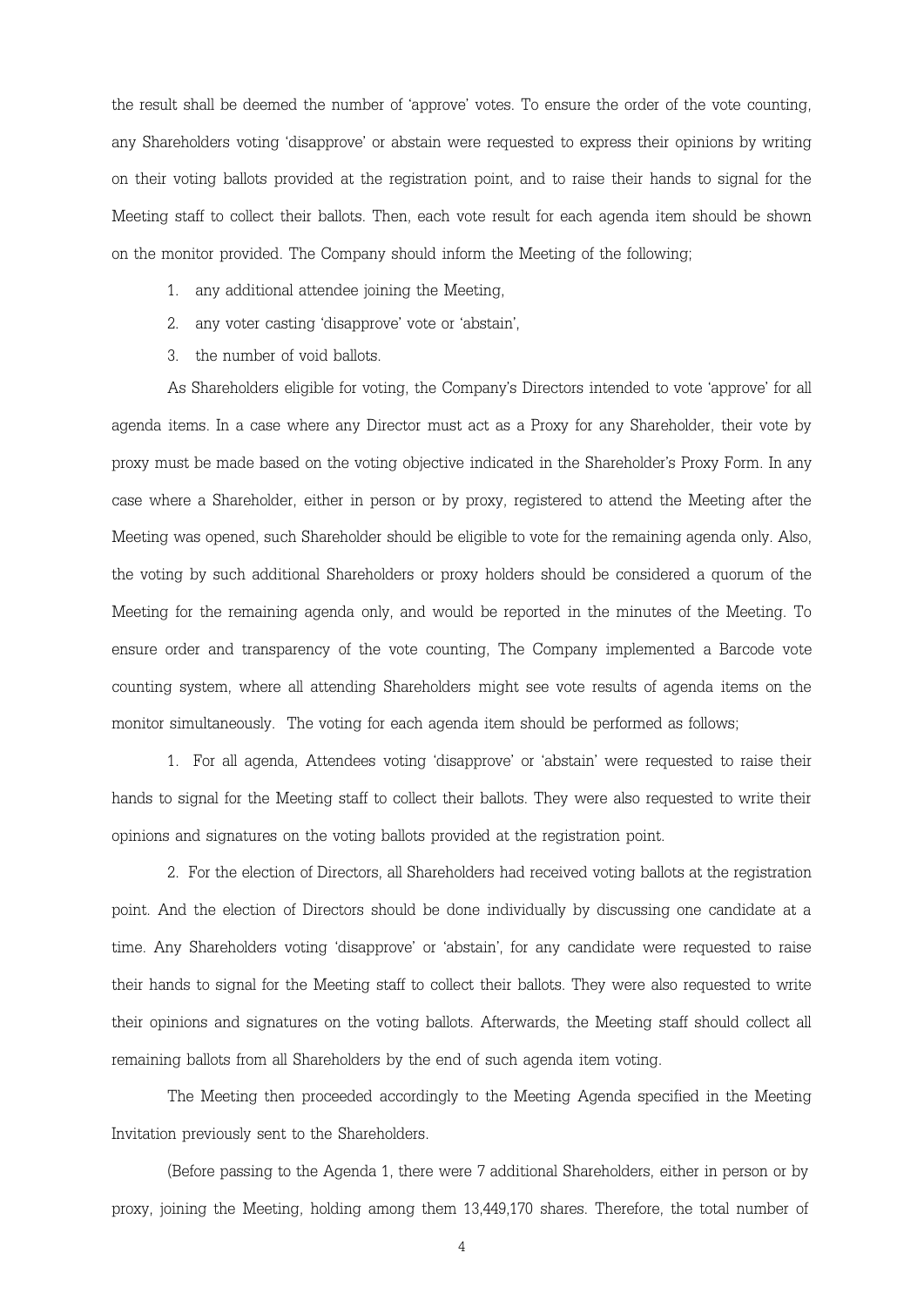the Shareholders, both in person and by proxy, was 85, Holding among them 390,758,260 shares or 86.84 percent of total shared sold by the Company.)

# $\bf{A}$ genda 1: To Certify the Minutes of the 42<sup>nd</sup> Annual General Meeting of Shareholders Held on April **19, 2021**

Ms. Petcharat Anantawichai presented the Minutes of the  $42^{\text{nd}}$  Annual General Meeting of Shareholders held on April 19, 2021 to the Meeting. The Minutes on the agenda had been completed within 14 days after the Meeting date, and submitted to the Stock Exchange of Thailand (SET) and the Ministry of Commerce within the time frame specified by the laws. The Minutes had also been made public via the Company's website: www.farmhouse.co.th. Also, the Company had sent the Minutes in QR CODE form along with the Invitation to the Meeting. The Meeting was requested to approve of the Minutes.

Then, Ms. Petcharat Anantawichai allowed the Shareholders to pass the questions to the Meeting staff. As no question was passed to the meeting staff, The Meeting was requested to consider casting votes.

**The Resolution of the Meeting:** The Meeting resolved, unanimously with 100 percent favorable votes of the Shareholders attending the Meeting and casting their votes both in person or by proxy, to approve the Minutes of the  $42^{\text{nd}}$  Annual General Meeting of Shareholders,

## **The voting results were as follows:**

| <u>Approve</u>  | <u>Disapprove</u> | Abstain     | Void        |
|-----------------|-------------------|-------------|-------------|
| 390,758,260     | None              | None        | None        |
| $(100$ Percent) | (- Percent)       | (- Percent) | (- Percent) |

(Before passing to the Agenda 2, there was no additional Shareholder, either in person or by proxy, joining the Meeting.)

### **Agenda 2: To Acknowledge the Company's Operational Results for the Year 2021**

Ms. Petcharat Anantawichai presented the summary of the operational results for the year 2021 and The Management Discussion and Analysis (MD&A) as follows: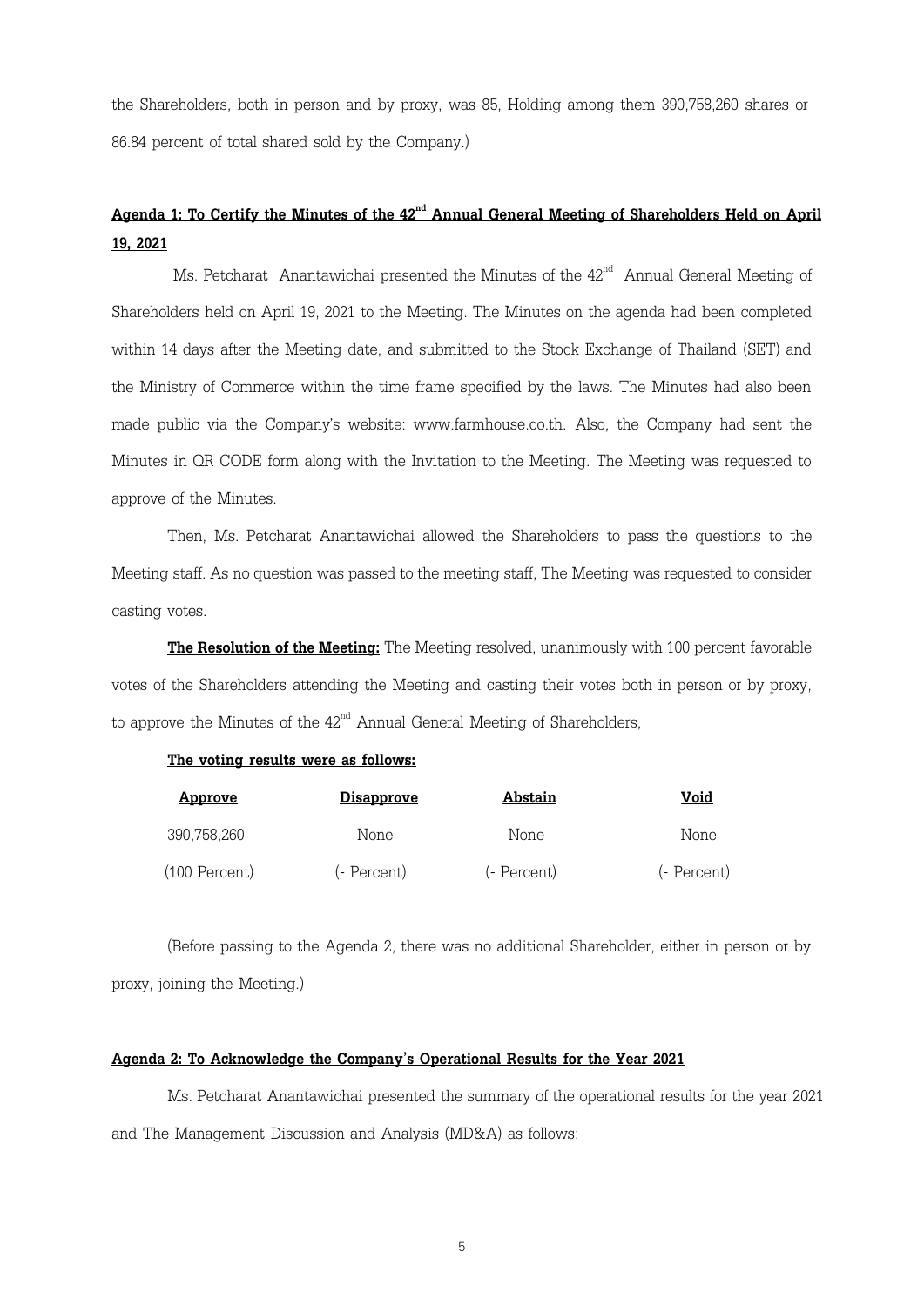#### **Income Statement**

(Unit: THB million)

|                          | 2021  | 2020  | % Increase |
|--------------------------|-------|-------|------------|
|                          |       |       | (Decrease) |
| Sales Revenue            | 7,160 | 7,143 | 0.2%       |
| Cost of Sales            | 3,774 | 3,743 | 0.8%       |
| Selling, General &       | 1,581 | 1,609 | $(1.7\%)$  |
| Administrative expenses  |       |       |            |
| Net Profit               | 1,688 | 1,679 | 0.5%       |
| Earnings per Share (THB) | 3.75  | 3.73  | 0.5%       |

The Company recorded total sales revenue of 7,160 million Baht in 2021, increasing by 17 million Baht or by 0.2% from the previous year, as a result of effective selling and marketing management to cushion potential loss in sales volume due to Covid-19 situation. Additionally, the Company has increased the price of some products according to higher raw material cost in Q4/2021.

The cost of sales of the Company in 2021 stood at 3,774 million Baht, increasing 31 million Baht or by 0.8% from the year 2020. The Company managed the cost of sales to total sales ratio to be at 52.7%, higher from 52.4% last year due to higher raw material cost of wheat flour during late last year. As a result, the gross profit margin of the Company was at 47.3%, decreasing from 47.6% in a year earlier.

The selling and administrative expenses in 2021 amounted to 1,581 million Baht, decreasing by 28 million Baht or by 1.7% from the year 2020, mainly because most depreciation expense from transporting vehicles was already accounted. However some expenses was increasing, such as higher fuel cost from the previous year. On this regard, the Company installed GPS in all transporting vehicles, thus helping us to save oil usage, and to reduce accidental occurrence.

The Company gained the net profit of 1,688 million Baht, increasing by 0.5% from the previous year. Meanwhile, the Company maintained the net profit ratio at 23.42% of total income. In addition, the Company earned profit sharing from joint-ventured business in 2021 by 3.25 million Baht.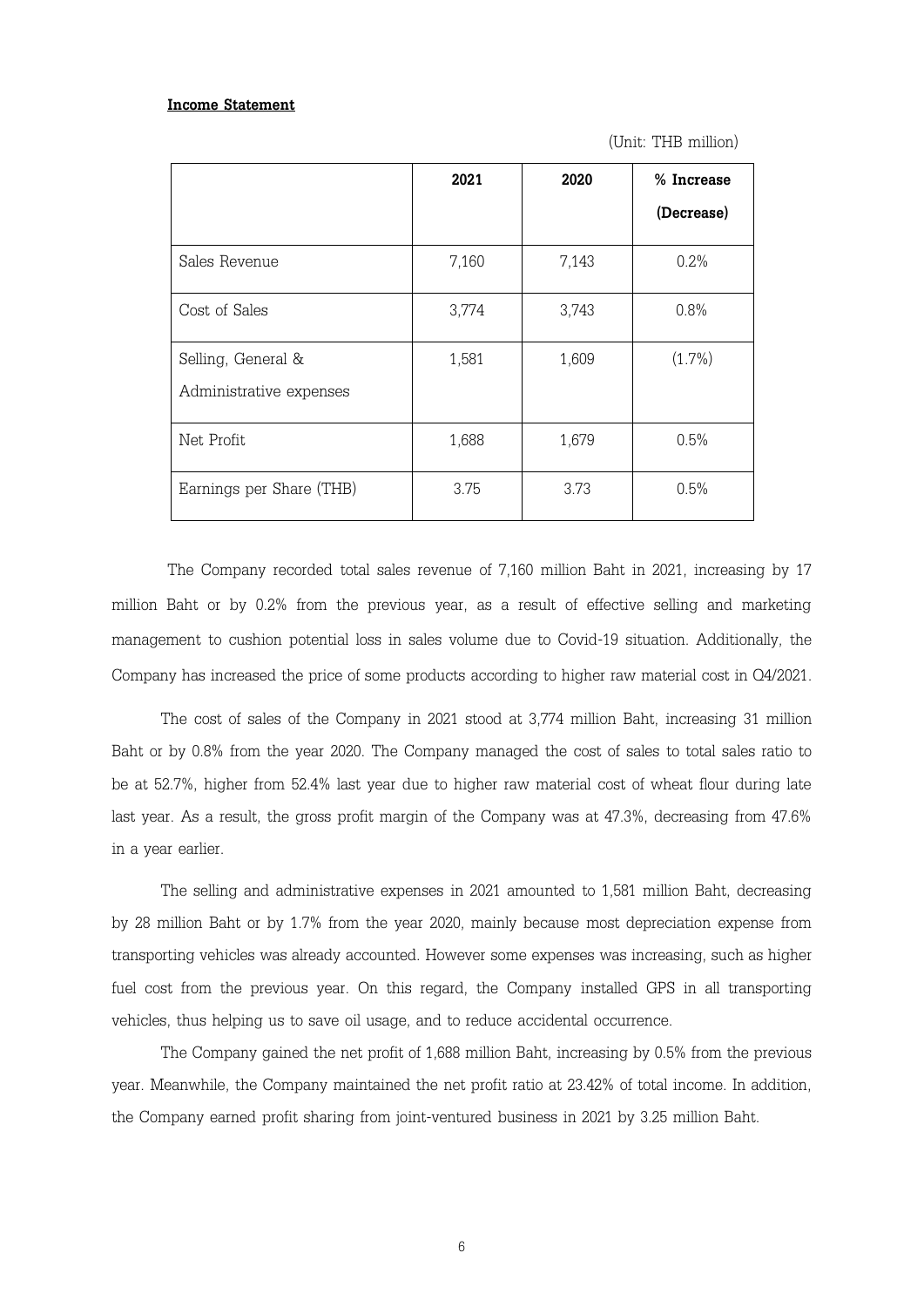#### **Balance Sheet**

(Unit: THB million)

|                            | 2021   | 2020   | % Increase<br>(Decrease) |
|----------------------------|--------|--------|--------------------------|
| Total Assets               | 11,234 | 10,299 | 9.1%                     |
| Total Debt                 | 1,094  | 1,049  | 4.3%                     |
| Shareholders' Equity       | 10,140 | 9,250  | 9.6%                     |
| Book Value (THB/Share)     | 22.53  | 20.56  | 9.6%                     |
| Debt to Equity Ratio (D/E) | 0.11   | 0.11   |                          |

The total assets of the Company as of December 31, 2021 amounted to 11,234 million Baht, increasing by 935 million Baht or by 9% from December 31, 2020. Major increase in assets of the Company resulted from the Other Current Financial Asset, which rose by 390 million Baht, and from the Other Non-current Financial Asset, which rose by 577 million Baht, according to higher investment of the Company.

The liability of the Company totaled to 1,094 million Baht, accounting for 9.7% of total Liability and Shareholders' Equity, and increasing by 45 million Baht or by 4.3% from December 31, 2020, partly due to increasing Trade Account Payable and Other Account Payable from higher raw material price. Meanwhile, debt to equity ratio of the Company was at 0.11.

The shareholders' equity of the Company stood at 10,140 million Baht, accounting for 90.26% of total Liability and Shareholders' Equity. The shareholders' equity rose by 891 million Baht from December 31, 2020 due to operating profit. In addition, the book value of the Company was at 22.53 Baht per share, rising from 20.56 Baht per share as of December 31, 2020.

 With regard to the progress in joinng the Private Sector Collective Action Coalition against Corruption (CAC), the Company has performed substantial anti-corruption action as following,

- 1. The Company was certified to be the member of the Private Sector Collective Action Coalition against Corruption (CAC) since 2016
- 2. The Company has published anti-corruption policy for staffs, trading partners, and the stakeholders both in written documents and in website of the Company since 2016 up to present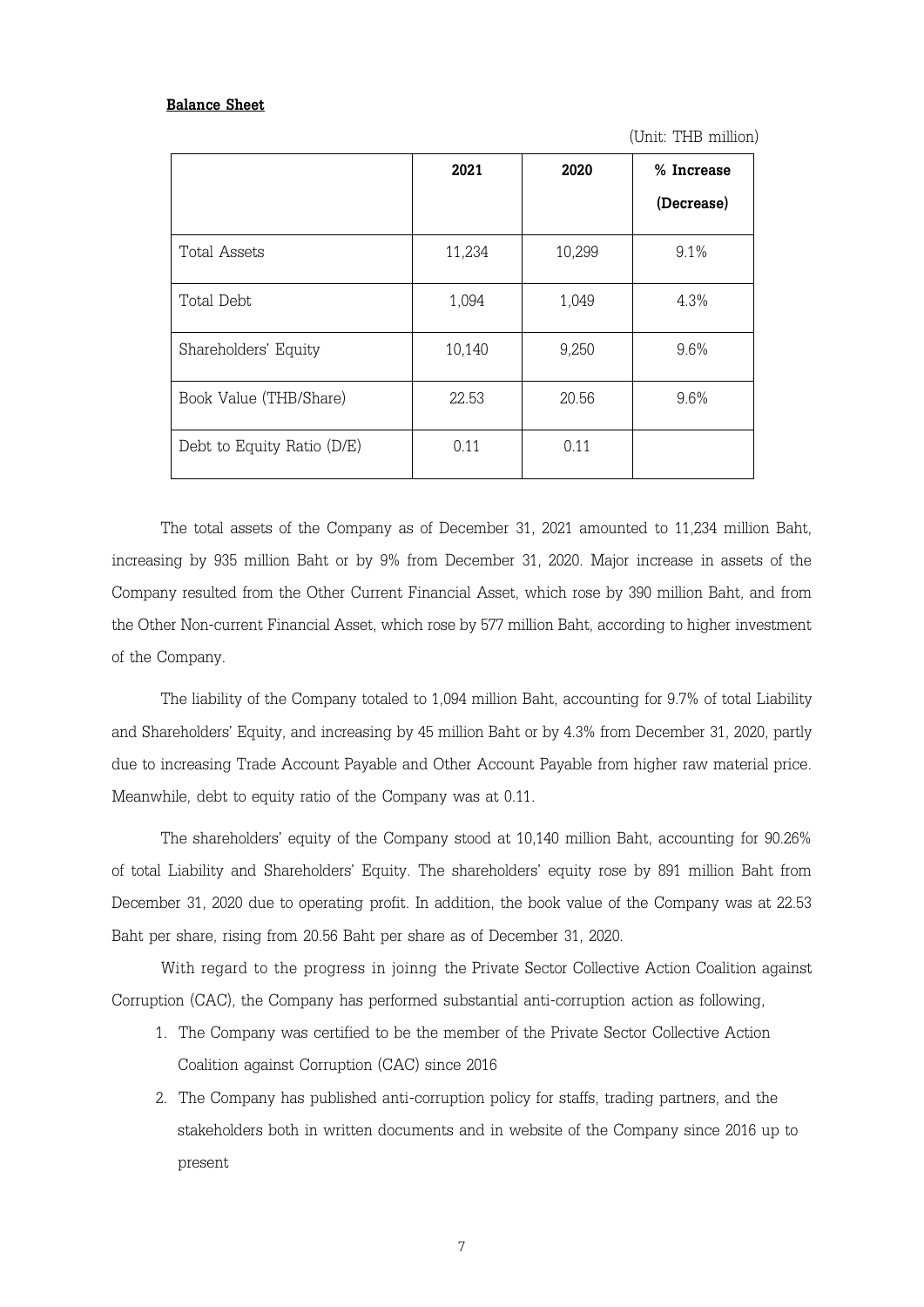- 3. Thai Institute of Directors has approved to renew membership of the Company to the Private Sector Collective Action Coalition against Corruption (CAC) for another 3 years on November 4, 2019
- 4. The Company is preparing to submit the application to renew our membership to the Private Sector Collective Action Coalition against Corruption (CAC) for the second round.

Ms. Petcharat Anantawichai remarked that since there was no further question raised, the Company's operational results for the year 2021 were deemed acknowledged by the Meeting.

Voting was not required for this agenda item, since it was an item for acknowledgment.

 (Before passing to the Agenda 3, there was no additional Shareholder, either in person or by proxy, joining the Meeting.)

## **Agenda 3: To Approve Financial Statement of the Company for the Year 2021, ended on December 31, 2021, as been audited by Certified Public Accountant**

Miss Petcharat Anantawichai reported to the meeting that the Financial Statement of the Company for the year 2021, including Statements of financial position as of December 31, 2021, and Statements of comprehensive income, Statements of changes in shareholders' equity, Statements of cash flows for the year ended on December. 31, 2021, and Notes to interim financial statements, had been prepared in compliance with the general accounting standards and had been audited and certified by the certified public accountant as per details in Form 56-1 One Report, which could be downloaded via QR Code as provided in advance in the invitation letter of the General Shareholders' Meeting. Miss Petcharat Anantawichai asked the meeting to approve the Financial Statement of the Company for the year 2021, ended on December 31, 2021

(Unit: THB million)

|                                 | The equity method is | Separate             |
|---------------------------------|----------------------|----------------------|
|                                 | applied              | financial Statements |
| Total Assets                    | 11,234               | 11,209               |
| Total liabilities               | 1,094                | 1,094                |
| Total Shareholders' Equity      | 10,140               | 10,115               |
| Sales                           | 7,160                | 7,160                |
| Net Profit                      | 1,688                | 1,686                |
| Earnings Per Share (Baht/Share) | 3.75                 | 375                  |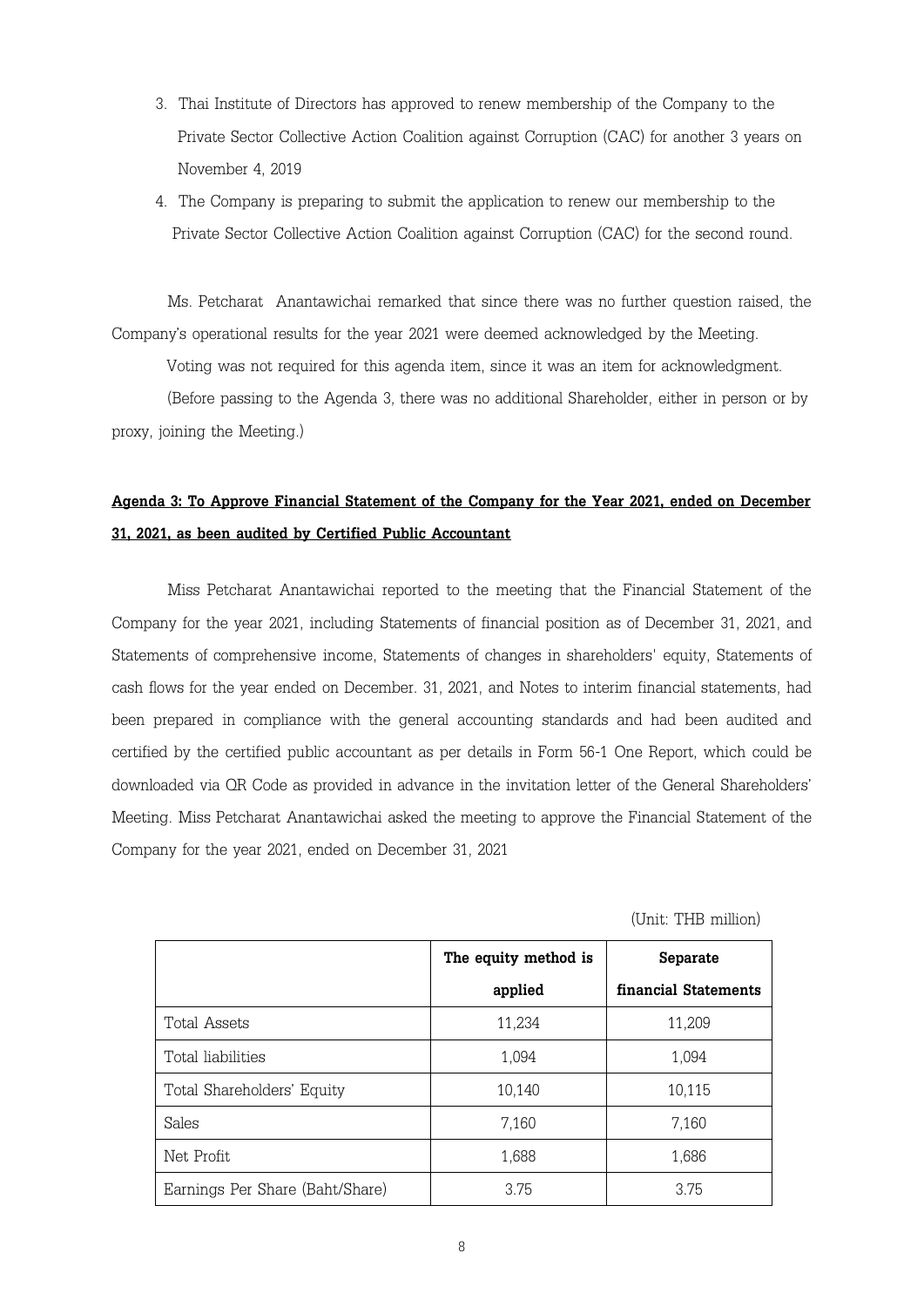Afterwards, Ms. Petcharat Anantawichai requested the Shareholders wishing to vote disapprove or abstain to express their intent. Since there was no disapproval or abstention from the Shareholders, the resolution of the agenda item was therefore summarized as follows;

**The Resolution of the Meeting**: The Meeting unanimously resolved to approve Financial Statement of the Company for the Year 2021, ended on December 31, 2021 as proposed.

### **The voting results were as follows:**

| <u>Approve</u>  | <b>Disapprove</b> | Abstain     | Void        |
|-----------------|-------------------|-------------|-------------|
| 390,758,260     | None              | None        | None        |
| $(100$ Percent) | (- Percent)       | (- Percent) | (- Percent) |

(Before passing to the Agenda 4, there were 2 additional Shareholders, either in person or by proxy, joining the Meeting, holding among them 23,000 shares. Therefore, the total number of the Shareholders, both in person and by proxy, was 87, Holding among them 390,781,260 shares or 86.84 percent of total shared sold by the Company.)

#### **Agenda 4: To Consider Profit Allocation and Approve Dividend Payment for the Year 2021**

The Company stipulated the dividend payment policy to pay the dividend of no less than 50% of its net profit after tax and reserve requirement. However the dividend payment was subjected to be changeable according the performance, financial status, investment plan of the Company.

The Company had recognized net profit after tax by 1,686 million Baht in 2021, separated into profit from BOI-promoted business by 820 million Baht and from normal business by 866 million Baht, and recorded total non-appropriated retained earning as of ending period at 8,826 million Baht. In addition, the Company already maintained reserve requirement to 10% of registered capital as required by the laws, thus no additional reserve was needed.

The Board proposed to meeting to approve dividend payment to the shareholders at the rate of 1.90 Baht per share, totaling to 855 million Baht. However the Company already paid an interim dividend for the operating results during the first half-year at the rate of 0.84 Baht per share, amounting to 378 million Baht, on September 22, 2021. Such interim dividend was paid by BOIpromoted business, which was exempted from income tax. Thus, the remaining dividend would be paid at the rate of 1.06 Baht per share, totaling to 477 million Baht to be paid by BOI-promoted business.

In this regard, the Company set the Record Date on May 10, 2022, with the dividend payment scheduled on May 26, 2022.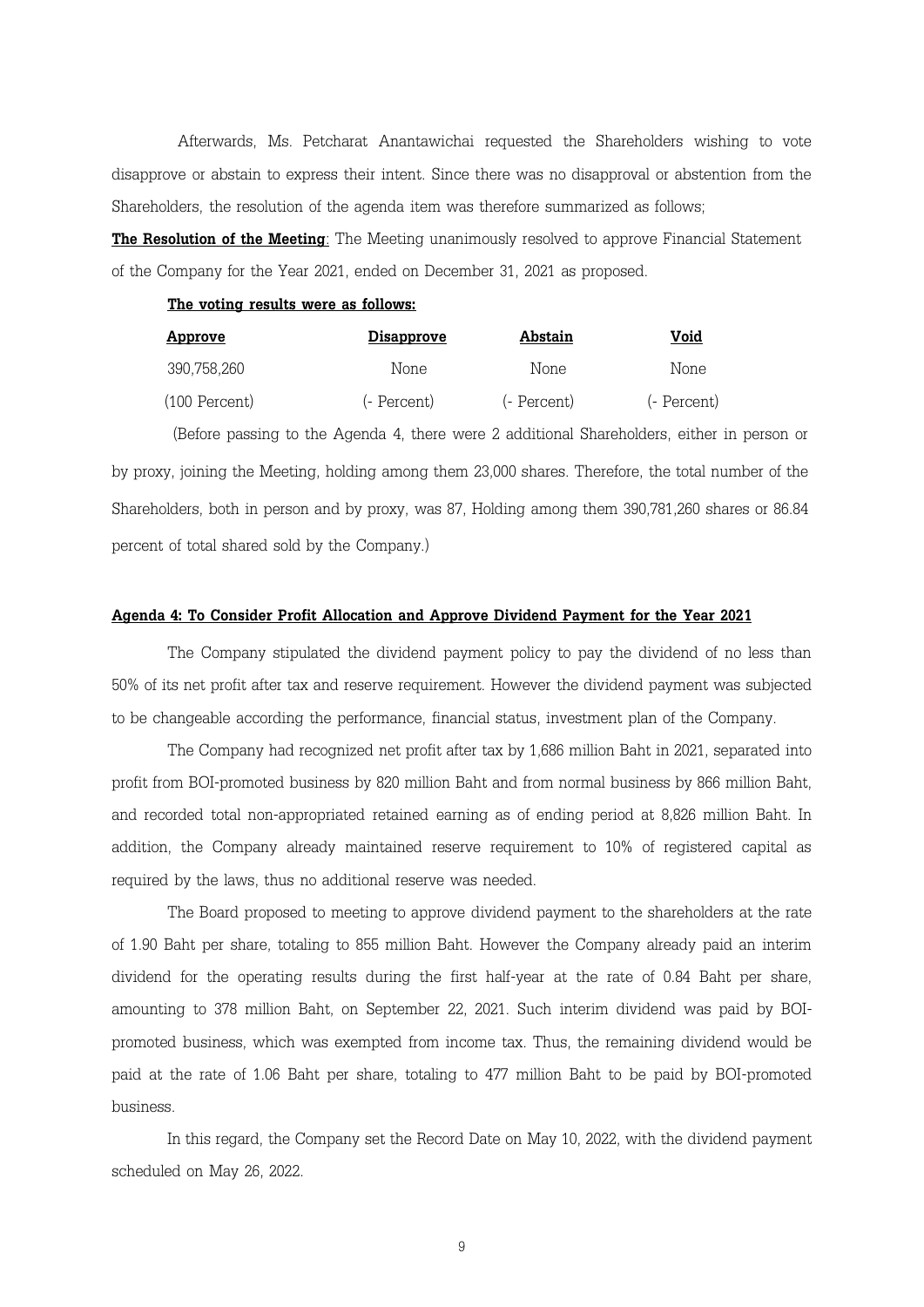## **The Statistical Summary of Dividend Payment of the Company:**

| <b>Dividend Payment</b>                     | 2021     | 2020 (Paid) |
|---------------------------------------------|----------|-------------|
| - Net Profit (THB million)                  | 1,686.15 | 1,677.27    |
| - Number of Total Shares (million shares)   | 450      | 450         |
| Interim Dividend Payment (Baht per share)   | 0.84     | 0.96        |
| Remaining Dividend Payment (Baht per share) | 1.06     | 0.94        |
| Total Dividend Payment (THB/share)          | 1.90     | 1.90        |
| Dividend Payment to Net Profit Ratio        | 50 71 %  | 50.98%      |

This dividend payment rate was in line with the stipulated dividend payment policy of the Company.

 Ms. Petcharat Anantawichai requested the Shareholders wishing to vote disapprove or abstain to express their intent. There was no disapproval or Abstention from the Shareholders, the resolution of the agenda item was therefore summarized as follows;

**The Resolution of the Meeting:** The Meeting resolved, unanimously, to approve dividend payment for the year 2021 at the rate of THB 1.90 per share, totaled to THB 855 million.

### **The voting results were as follows:**

| <u>Approve</u> | <u>Disapprove</u> | Abstain     | Void        |
|----------------|-------------------|-------------|-------------|
| 390,781,280    | None              | None        | None        |
| (100 Percent)  | (- Percent)       | (- Percent) | (- Percent) |

 (Before passing to the Agenda 5, there was no additional Shareholder, either in person nor by proxy, joining the Meeting.)

# **Agenda 5: To Elect the Directors of the Company to Replace the Directors Liable to Retire by Rotation**

 Ms. Petcharat Anantawichai reiterated that according to the Articles of Association of the Company, Section 3, Article 21 stipulated that "Directors of the Company shall be elected by the shareholders' meeting under at every annual general shareholders' meeting, one-third (1/3) of the Directors, or, if the number of Directors cannot be divided exactly into three parts, the number of Directors nearest to one-third (1/3) shall vacate office. A vacating Director may be eligible for reelection. ...". As for this Meeting, there were 5 Directors due to retire by rotation, namely,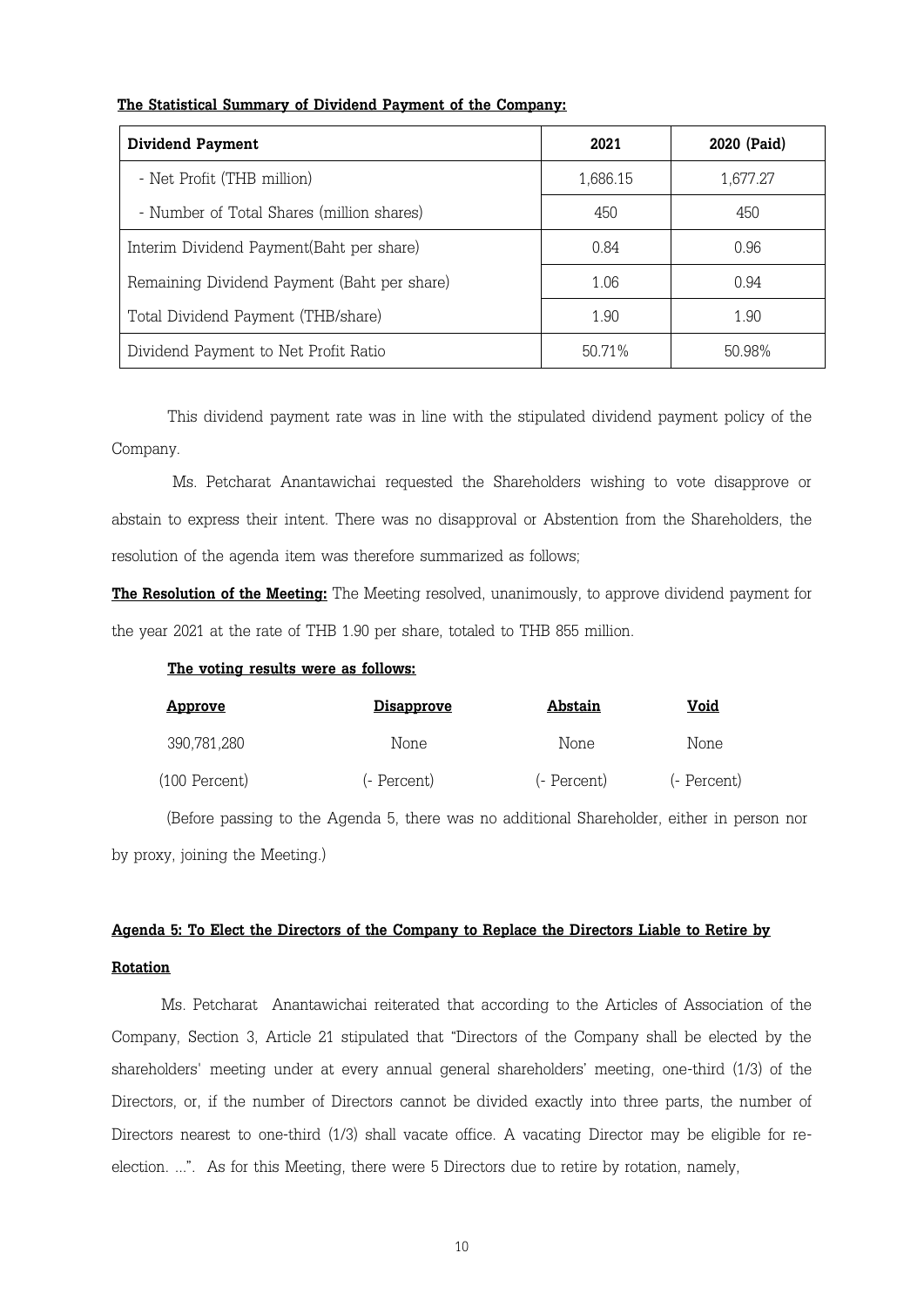- 1. Mr. Apisate Thammanomai Vice Chairman of the Board and Managing Director
- 2. Ms. Petcharat Anantawichai Director
- 3. Dr. Pojjanee Paniangvait Director
- 4. Mr. Pun Paniangvait Director
- 5. Mr. Thanapich Mulapruk Independent Director (He has served as an independent director for 2 years)

The selection of the candidates for the election of Directors of the Company had been reviewed by the Nomination and Remuneration Committee, excluding interested members, with great attentiveness by;

- 1. Inviting Shareholders to nominate qualified persons as candidates from December 1 to December 30, 2021, subsequently, no candidate was nominated by Shareholders, and
- 2. Carefully selecting candidates by considering their qualification, knowledge, experience, professional expertise, performance, as well as level of dedication to the Company.

The profiles of all nominated candidate for the Company's Directors had been revealed and made downloadable through QR CODE provided on the Meeting Invitation sent to all Shareholders.

Thus, the Board of Directors proposed the Meeting to consider approving the re-election of the 5 retiring

Furthermore, according to the Public Company Act, B.E. 2535, Section 86, which stipulated that "A director must not undertake any business of the same nature as and competing with that of the company, whether on his own account or on account of a third person, unless such fact has been notified to the meeting of shareholders prior to the resolution electing such director. ...".

Thus, the Board disclosed to the meeting that the persons to be nominated as the Director of the Company in this meeting had also performed the executive positions of the other companies doing business in the same nature or in competition of the Company; namely, Dr. Pojjanee Paniangvait and Mr. Pun Paniangvait as the Management Thai President Foods PCL. Ms. Petcharat Anantawichai proposed the Meeting to vote for this agenda item by casting vote for one candidate at a time.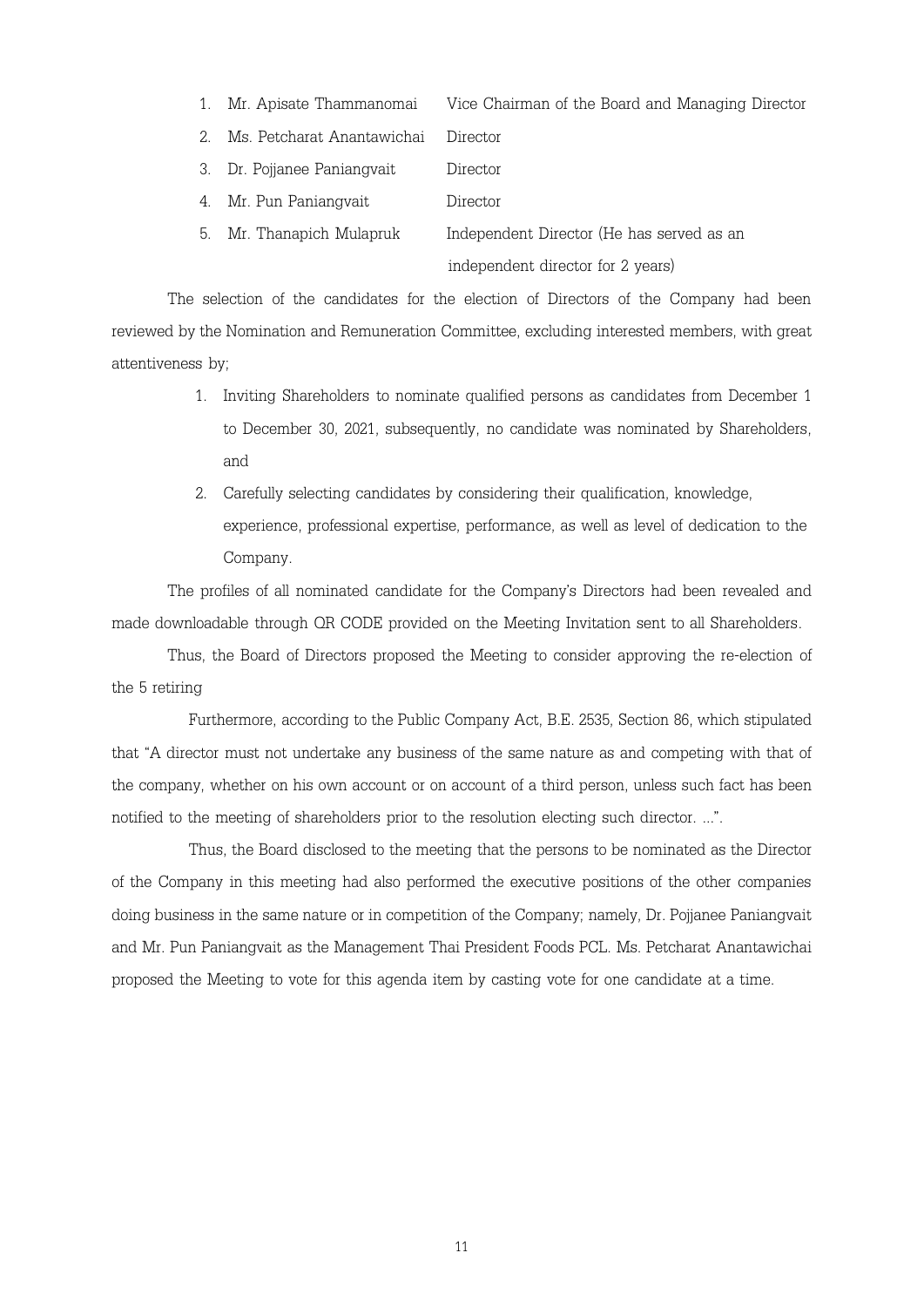**The Resolution of the Meeting**: The Meeting resolved to re-elect retiring Directors as proposed.

## **The Voting Result Was Detailed Below:**

| <b>Vote</b>                    | 'approve'   | 'disapprove' | 'abstain' | 'Void'    |
|--------------------------------|-------------|--------------|-----------|-----------|
| <b>List of Candidates</b>      | (percent)   | (percent)    | (percent) | (percent) |
| 1. Mr. Apisate Thammanomai     | 390,781,260 |              |           |           |
|                                | (100)       |              |           |           |
| 2. Ms. Petcharat Anantawichai  | 390,781,260 |              |           |           |
|                                | (100)       |              |           |           |
| 3.<br>Dr. Pojjanee Paniangvait | 390,781,260 |              |           |           |
|                                | (100)       |              |           |           |
| Mr. Pun Paniangvait<br>4.      | 390,781,260 |              |           |           |
|                                | (100)       |              |           |           |
| 5. Mr. Thanapich Mulapruk      | 390,781,260 |              |           |           |
|                                | (100)       |              |           |           |

Thus, the 15 members of the Board of Directors of the Company in 2022 were as follows;

### **Directors**

- 
- 2. Mr. Apichart Thammanomai 7. Dr. Pojjanee Paniangvait
- 3. Mr. Apisate Thammanomai 8. Mr. Pun Paniangvait
- 
- 5. Ms. Petcharat Anantawichai 10. Miss Ubolluck Luevoravinyu
- 1. Mr. Pipat Paniangvait6. Miss Panida Prayottaweekij
	-
	-
- 4. Mr. Vichai Kulsomphob 9. Miss Saipin Kittipornpimol
	-

## **Independent Directors**

- 11. Prof. Dr. Teravuti Boonyasopon
- 12. Mr. Wattanachai Chotechutrakul
- 13. Prof. Dr. Piyamitr Sritara
- 14. Mr. Thanapich Mulapruk
- 15. Mrs. Aim-On Pathumarak

Regarding the authority of the Directors to act on behalf of the Company, it required signatures of 2 Directors, excluding Independent Directors, together with the Company's seal affixed to make such act valid and binding.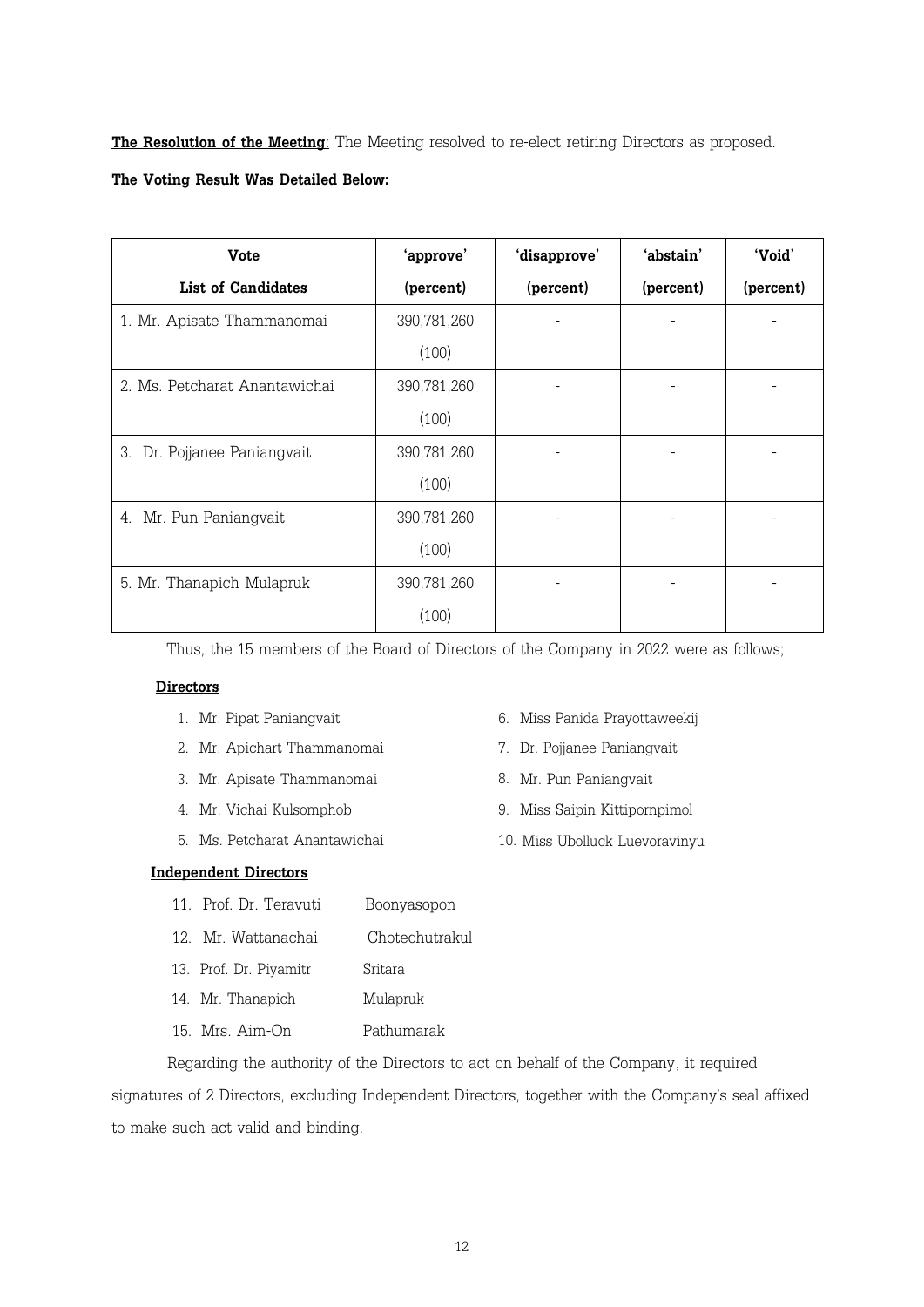(Before passing to the Agenda 6, there was 1 additional Shareholders, either in person or by proxy, joining the Meeting, holding among them 31,800 shares. Therefore, the total number of the Shareholders, both in person and by proxy, was 88, Holding among them 390,813,060 shares or 86.85 percent of total shared sold by the Company.)

#### **Agenda 6: To Approve the Remuneration of the Directors**

 Ms. Petcharat Anantawichai reiterated that according to the Article 32 of Articles of Association, the Director should be eligible to receive remuneration from the Company in the forms of reward, Meeting allowances, gratuity, bonus, or other fringe benefits in accordance with the regulations, apart from remuneration or welfare as an ordinary officer or employee of the Company.

Regarding the remuneration of the Directors of the Company, the Board agreed with the decision of the Nomination and Remuneration Committee, which was deemed appropriate considering the performance and business growth of the Company, as well as the level of responsibility placed upon the Directors.

|                                                                | Year 2021  | Year 2020  |
|----------------------------------------------------------------|------------|------------|
| <b>Approved Total Amount</b>                                   | 20,000,000 | 15,000,000 |
| Paid Amount: 1. Bonus                                          | 9,600,000  | 9,600,000  |
| 2. Meeting Allowance for Directors and<br>Committee Consultant | 1,944,000  | 1,906,000  |
| 3. Meeting Allowance for Auditors                              | 168,000    | 168,000    |
| 4. Remuneration for the Other Sub-<br>committee                | 360,000    | 404,000    |
| Chairman's Allowance<br>5                                      | 2,400,000  | 2,400,000  |
| Total                                                          | 14,472,000 | 14,478,000 |
| <b>Remaining Amount</b>                                        | 5,528,000  | 522,000    |

As for the year 2021, the Company paid such remuneration as follows;

The Board Proposed the Meeting to approve the remuneration of the Directors of the Company for the year 2022 at the total amount not exceeding THB 20,000,000 per year, equal to the year 2021. And the Board also proposed to allow the Directors to allocate such granted remuneration among themselves.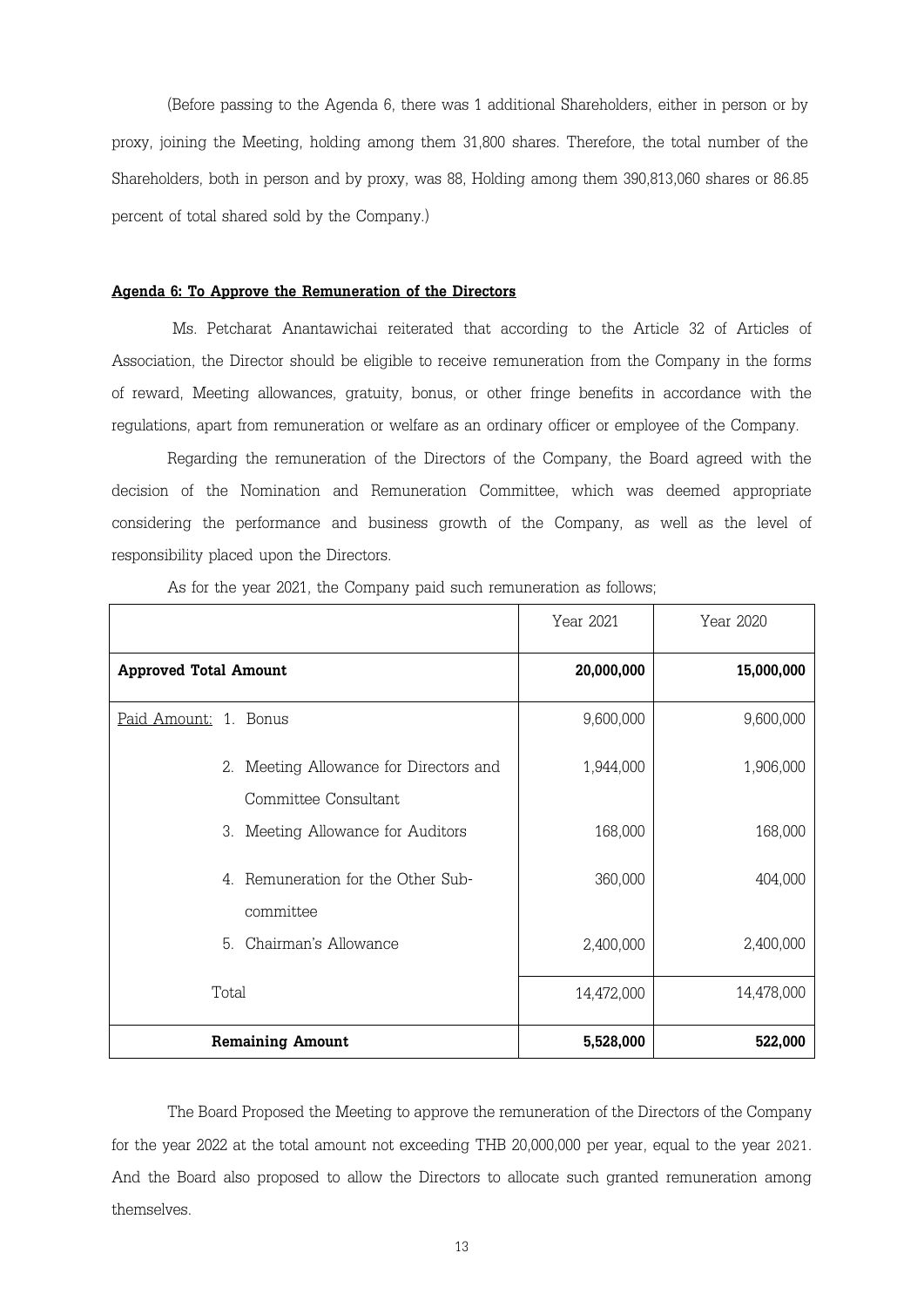The Remuneration for Directors and other Sub-committee paid for each meeting attendance was detailed below;

| Remuneration                | 2022 (Proposed)               | 2021                          |
|-----------------------------|-------------------------------|-------------------------------|
| 1. Meeting Allowance for    |                               |                               |
| Directors                   |                               |                               |
| And Other Sub-committee     |                               |                               |
| Chairman                    | THB 12,000/person/time        | THB12,000/person/time         |
| Directors                   | THB 10,000/person/time        | THB10,000/person/time         |
| 2. Bonus                    | Allocated accordingly to the  | Allocated accordingly to the  |
| - The Board of Directors of | specification assigned by the | specification assigned by the |
| the Company                 | Nomination and Remuneration   | Nomination and                |
|                             | Committee                     | Remuneration Committee        |
| 3 Chairman's Allowance      | THB 200,000/month             | THB 200,000/month             |

Any other benefits -None-

Individual compensation It is presented in the form 56-1 One Report, pages 107-108.

Ms. Petcharat Anantawichai informed the Meeting of the question submitted to the Company prior to the Meeting as follows;

Ms. Petcharat Anantawichai requested the Shareholders wishing to vote disapprove or abstain to express their intent. There was no disapproval or abstention. The resolution of the agenda item was therefore summarized as follows;

**The Resolution of the Meeting:** The Meeting resolved unanimously to approve the remuneration of the Directors at the total amount not exceeding THB 20,000,000 per year, per details that Ms. Petcharat Anantawichai had presented, with 100 percent favorable votes of the Shareholders attending the Meeting and casting their votes both in person or by proxy.

### **The voting results were as follows:**

| Approve       | <b>Disapprove</b> | Abstention  | Void        |
|---------------|-------------------|-------------|-------------|
| 390,813,060   | None              | None        | None        |
| (100 Percent) | (- Percent)       | (- Percent) | (- Percent) |

(Before passing to the Agenda 7, there were 5 additional Shareholders, either in person or by proxy, joining the Meeting, holding among them 1,993,600 shares. Therefore, the total number of the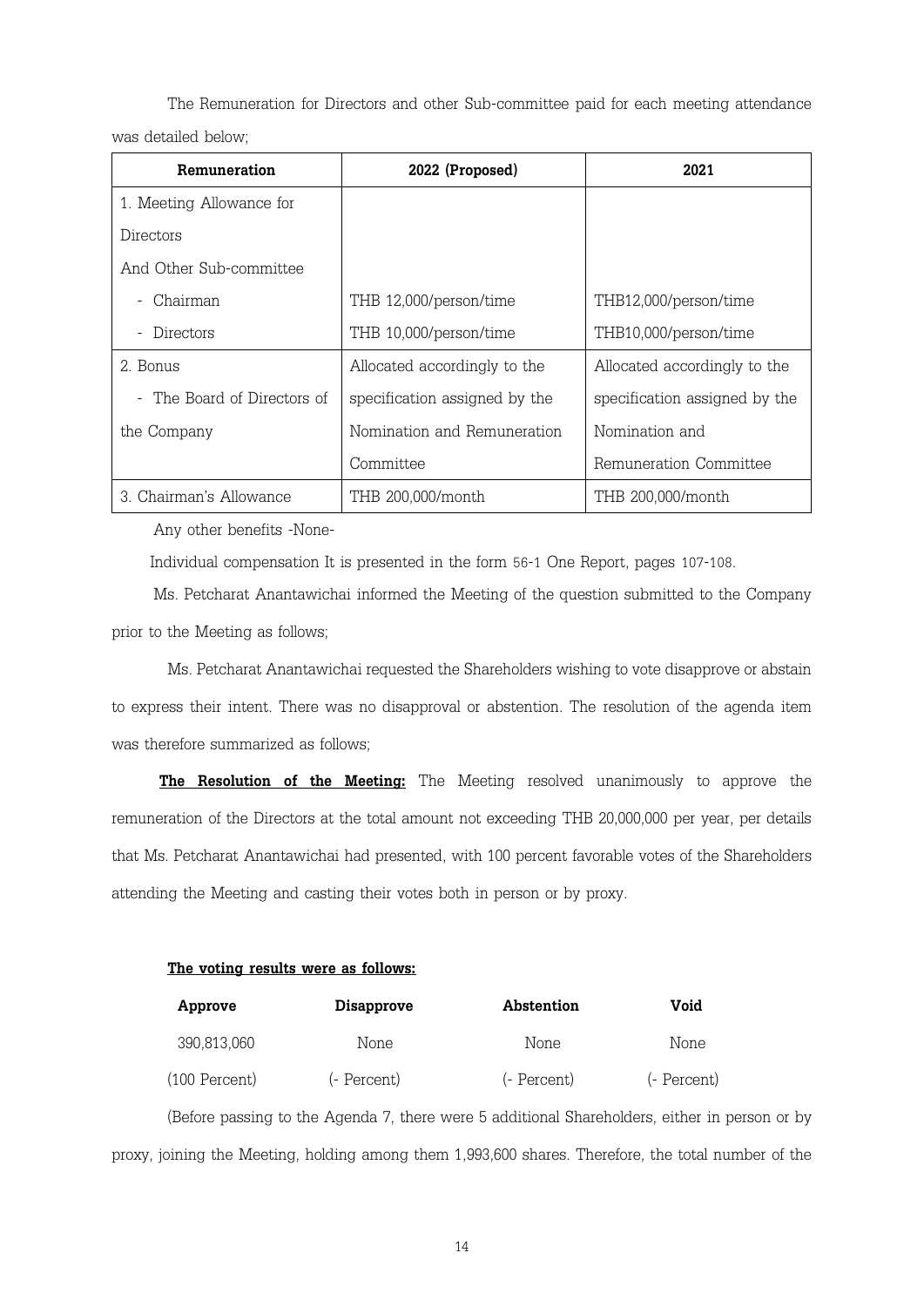Shareholders, both in person and by proxy, was 93, Holding among them 392,806,660 shares or 87.29 percent of total shared sold by the Company.)

# **Agenda 7: To Approve the Appointment of Auditors of the Company and to Determine Their Remuneration for the Year 2022**

Ms. Petcharat Anantawichai reiterated that the Articles of Association of the Company, Article 49 and 50 stipulated that an Auditor of the Company must not be a director, officer, employee, or held any other position in the Company. The Auditors must be appointed by the General Shareholders' Meeting on annual basis. And a retiring Auditor might be reappointed by the Meeting.

The Board of Directors of the Company agreed with the decision of the Audit Committee, and therefore proposed the Meeting to approve the appointment of Auditors of the Company, as follows;

- 1. Ms. Siriwan Nitdamrong, (Certified Public Accountant No. 5906) (Signed in Company Financial Statement Year 2018 - 2021),
- 2. Mr. Wichart Lokatekrawee, (Certified Public Accountant No. 4451) (Signed in Company Financial Statement Year 2010-2012), and
- 3. Mrs. Sarinda Hirunprasertwuti, (Certified Public Accountant No. 4799) (Never signed in Company Financial Statement)

From EY Office Limited as the company's auditor in the year 2022. One of these Certified Public Accountants will be the auditor and express his/her opinion on the financial statements of the company.

 Moreover, the Company had one associated company, namely President Green House Foods Co., Ltd., which had appointed the auditors from the same auditing company as the Company. However, none of the nominated auditors had any relation or interest in the Company/associated companies/executives/major shareholders or any related parties. The nominated auditors had sufficient independence, performance standard, and qualifications suitable with the regulations set forth by the Company and the SEC. Also, during their terms of office, the nominated auditors had constantly delivered satisfying performance.

In the case where any appointed auditor could not perform their duty to the Company, EY Co., Ltd. might provide a replacement auditor.

15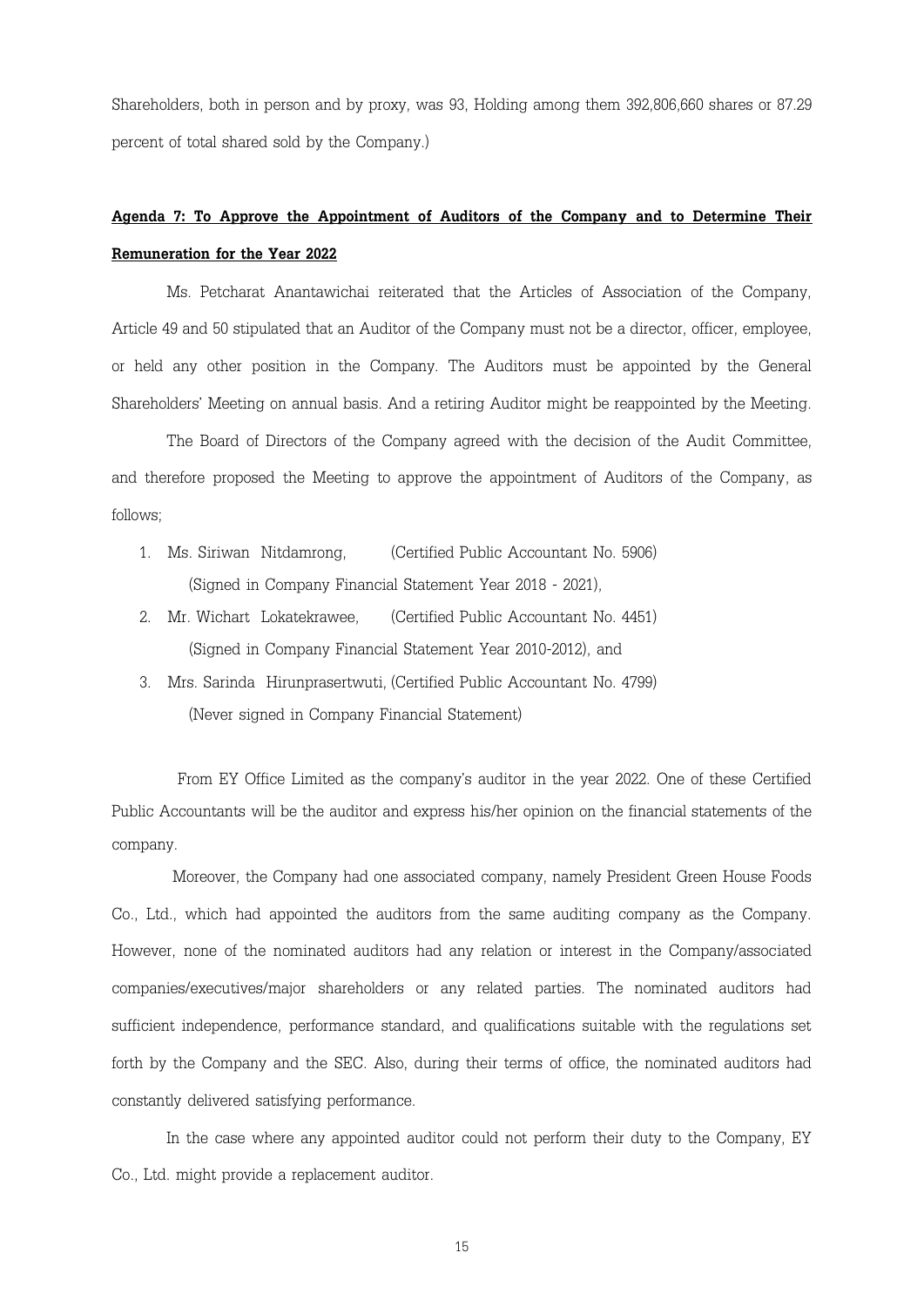The nominated auditors were all from EY Co., Ltd. In this regard, one of the auditors should audit and express their opinions on the Financial Statement of the Company, with the audit fee of THB 1,130,000 in 2022, excluding additional audit fee to comply with BOI's terms and conditions in the amount of THB 92,500 per one BOI's certificate for two certificates, as per following details;

Unit: THB

| <b>Auditing Fee</b> | 2022 (Proposed) | 2021      | <b>Increase</b><br>(Decrease) |
|---------------------|-----------------|-----------|-------------------------------|
|                     | 1,130,000       | 1,130,000 | -                             |

Later, Ms. Petcharat Anantawichai allowed the Attendees to raise their questions. As no question was passed to the Meeting staff, the Meeting was requested to consider approving the appointment of Auditors and Auditing Fee for the year 2022.

**The Resolution of the Meeting:** The Meeting resolved unanimously to approve the appointment of the following candidates;

- 1. Ms. Siriwan Nitdamrong, (Certified Public Accountant No. 5906) (Signed in Company Financial Statement Year 2018 - 2021),
- 2. Mr. Wichart Lokatekrawee, (Certified Public Accountant No. 4451) (Signed in Company Financial Statement Year 2010-2012), and
- 3. Mrs. Sarinda Hirunprasertwut, (Certified Public Accountant No. 4799) (Never signed in Company Financial Statement),

from EY Co., Ltd., to become the Auditors of the Company for the year 2022. In this regard, one of the Auditors should audit the Financial Statement of the Company, with the audit fee of THB 1,130,000 plus additional audit fee to comply with BOI's terms and conditions in the amount of THB 92,500 per one BOI's certificate for two certificates.

## **The voting results were as follows:**

| <u>Approve</u> | <u>Disapprove</u> | Abstention   | Void        |
|----------------|-------------------|--------------|-------------|
| 392.806.660    | None              | None         | None        |
| 100 Percent)   | (- Percent)       | (- Percent ) | (- Percent) |

 (Before passing to the Agenda 8, there was no additional Shareholder, either in person or by proxy, joining the Meeting.)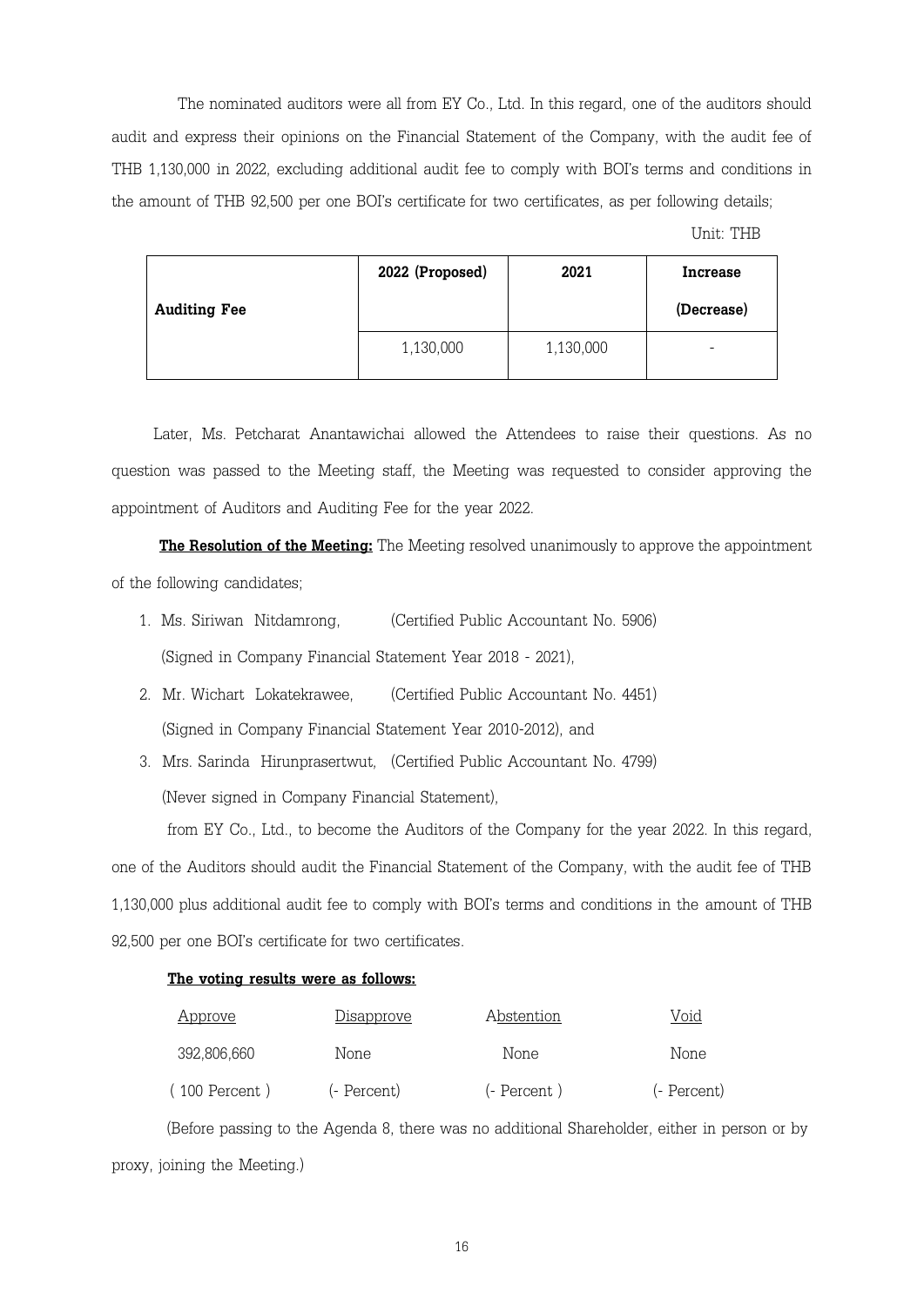#### **Agenda 8: To Consider Other Business**

 **During this Agenda discussion, questions and opinions were raised by Shareholders. The Shareholders' questions submitted to the Company prior to the Meeting were as follows;**

**Shareholders' Question:** May we ask about the competitive situation at present

**The Board of Directors' Answer:** Competitive situation is intensifying in all marketing channels. Especially, the Company paid high attention on the impact of Covid-19 Outbreak in the past 2 years. The Company tried to mitigate any potential risks to maximize safety of all staffs. As a result, the Company could serve our products to the market continuously, and still receiving strong support from our consumers.

**Shareholders' Question:** How did the Company handle increasing operation cost?

**The Board of Directors' Answer:** Major increase in our operation cost resulted from energy and wheat flour.

- For energy, higher oil price caused higher product distribution cost. The Company managed energy usage effectively by installing GPS in all transporting vehicles, thus helping us to perform speed control, to save oil usage, and to reduce accidental occurrence.

- For increasing price of wheat flour, which was our important raw material, the Company has negotiated with the suppliers for the lowest price. However, the Company could not absorb increasing cost due to higher price of wheat flour globally, and had to raise our product price, but at fewer increase compared with the other competitors.

- In addition, for human resource management, the Company held "Farmhouse Active" Activity to encourage active behavior in all staffs to be able to handle rapid changing situation in an effective manners.

**Shareholders' Question:** As we can see Automatic Vending Machine for beverage in the market,

whether the Company can apply vending machine for bakery products?

**The Board of Directors' Answer:** Currently, the Company has provided 150 vending machines for our bread products at several locations. However, our product has to be fresh, and needed to be refilled every other day. The Company was cautious on the acceptable product turnover rate, thus operating the vending machine with only gradual growth at present. On this regards, the Company established payment via QR Code in our vending machine, and coordinated with King Mongkut's University of Technology North Bangkok to develop innovation on vending machine in order to provide more convenience for our consumers.